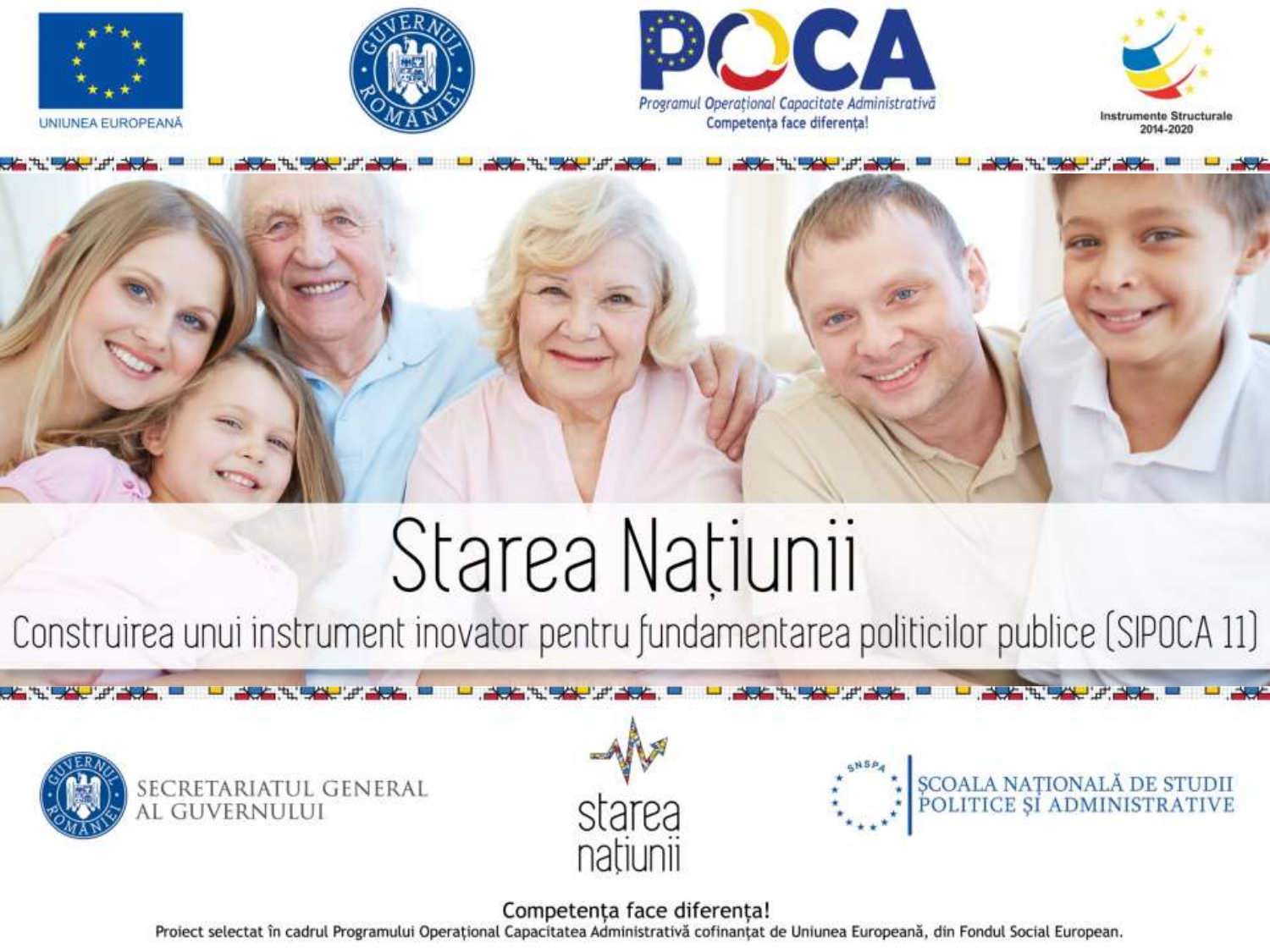UNIUNEA EUROPEANA









# **INTERNATIONAL CONFERENCE MEASURING DEVELOPMENT IN TURBULENT TIMES**

November 28-29, 2017 Bucharest, Romania

SECRETARIATUL GENERAL<br>AL GUVERNULUI

**Organised by:** 



**Endorsed by:** 

GLOBALSTAT TATARASE ON DEVELOPMENTS IN A 52 DRALISED WOR





ȘCOALA NAȚIONALĂ DE<br>POLITICE ȘI ADMINISTI



#### Competența face diferența!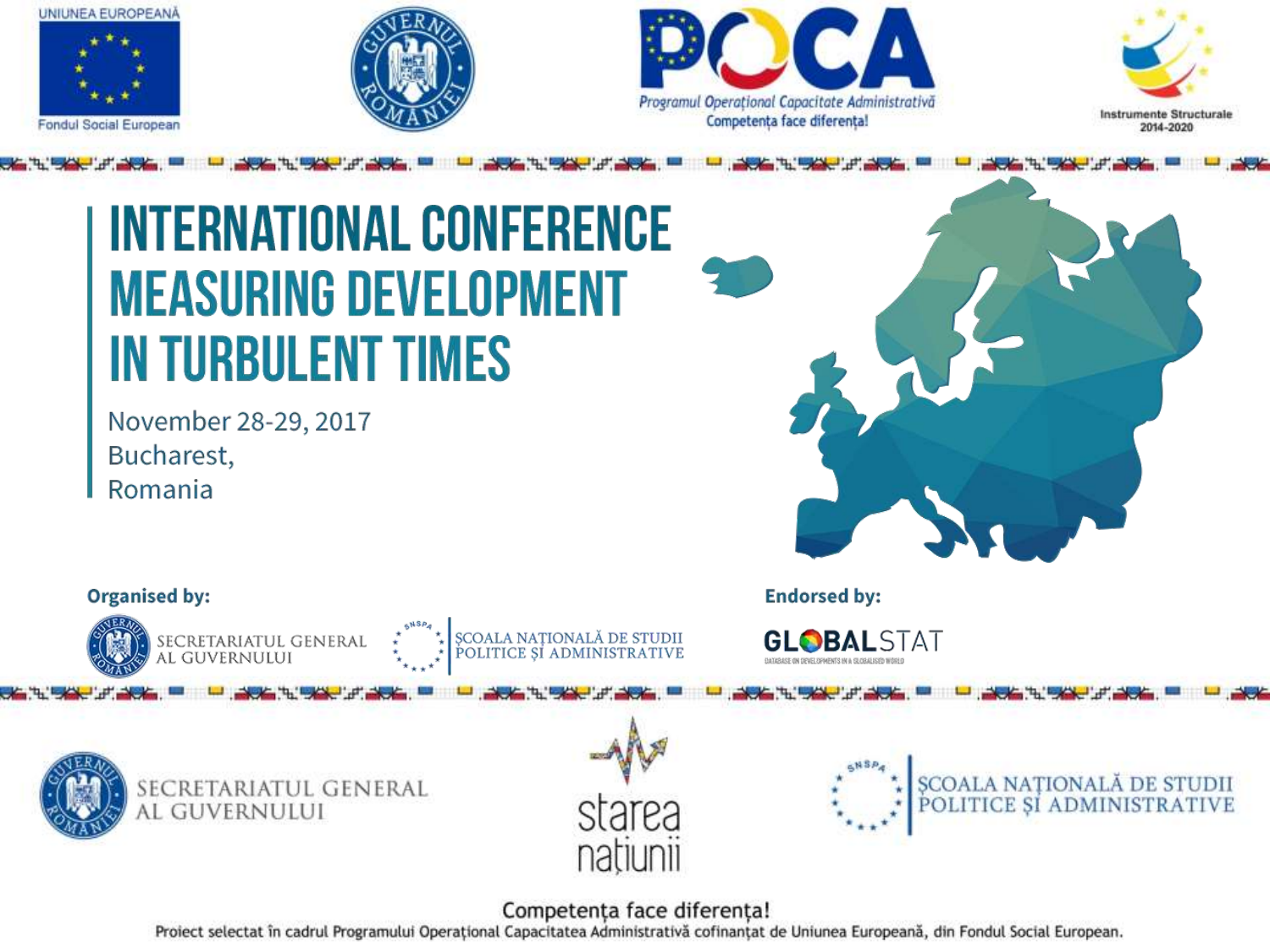







# **The problem of national security in the debate on development priorities for Romania**

Mălina CIOCEA, Faculty of Communication and Public Relations, SNSPA Ion ROCEANU, National Defense University Carol I









#### Competența face diferența!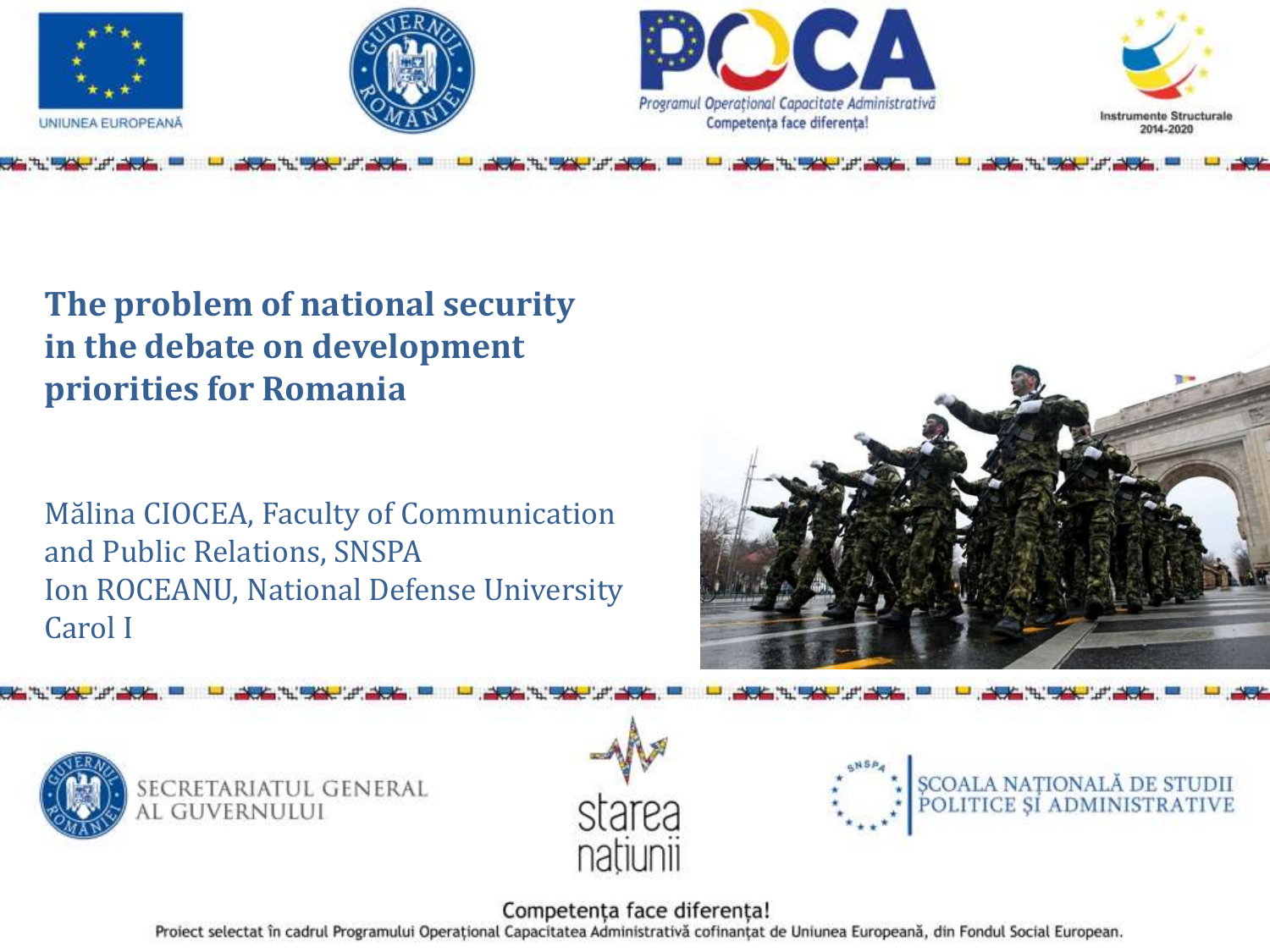

# **Relevance of national security for societal development**

- Context created by the crisis of development models
- Debates on countries' development priorities need to include the problem of national security because development happens in times of stability and peace
- A nation's welfare depends on the state of security, perceptions on security and the country's capacity to preserve the safety of citizens and communities
- 'National security' incorporates policies, actions and means used for the purpose of defending national values and Romania's independence, sovereignty and territorial integrity





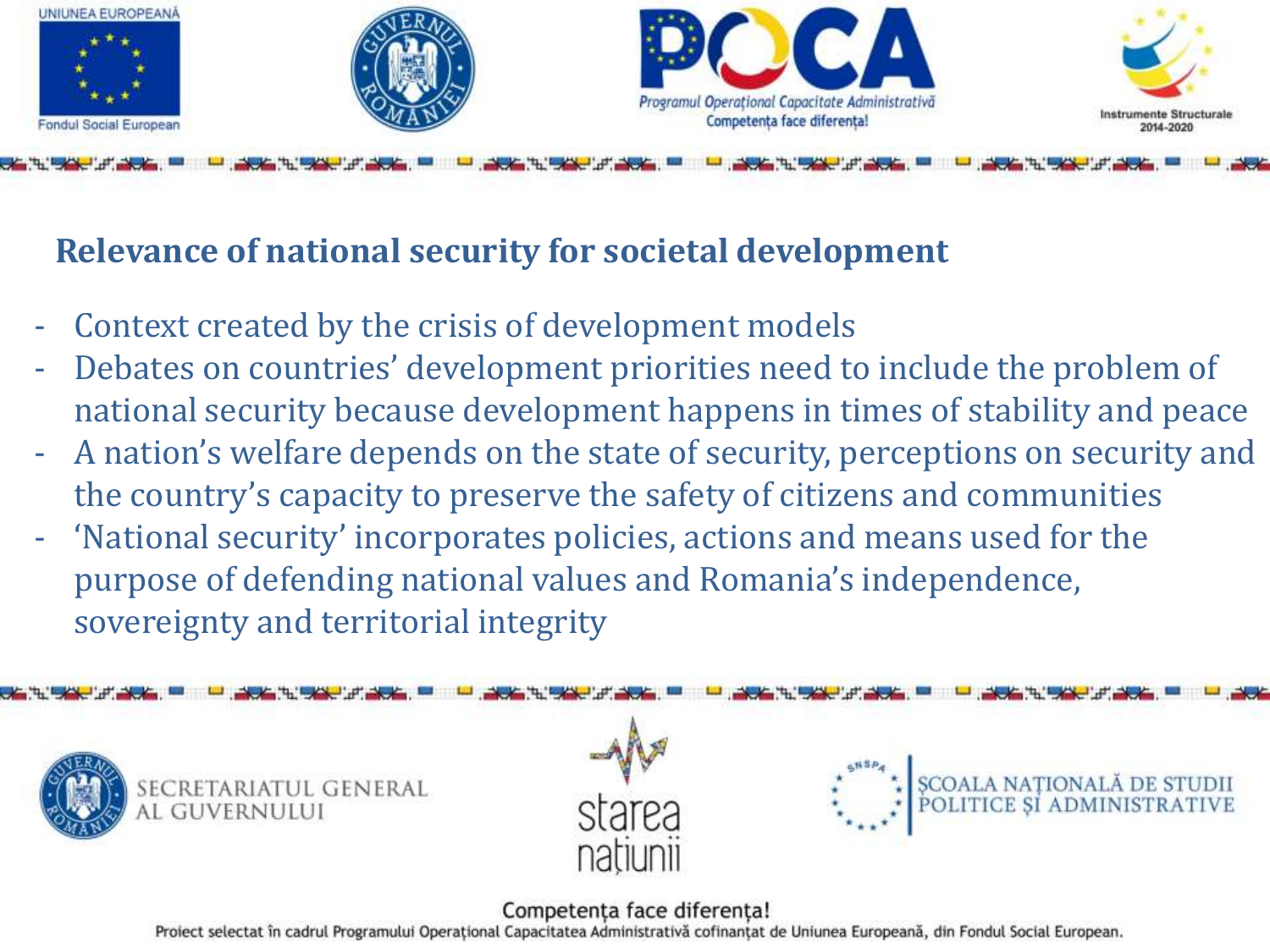

# **The field: National security**

- Introduced in the architecture of the State of the Nation Aggregator to offer access to essential data on the state of (in)security of the nation
- As a member of international political and military structures (NATO, EU), Romania needs to build real security and defence capabilities

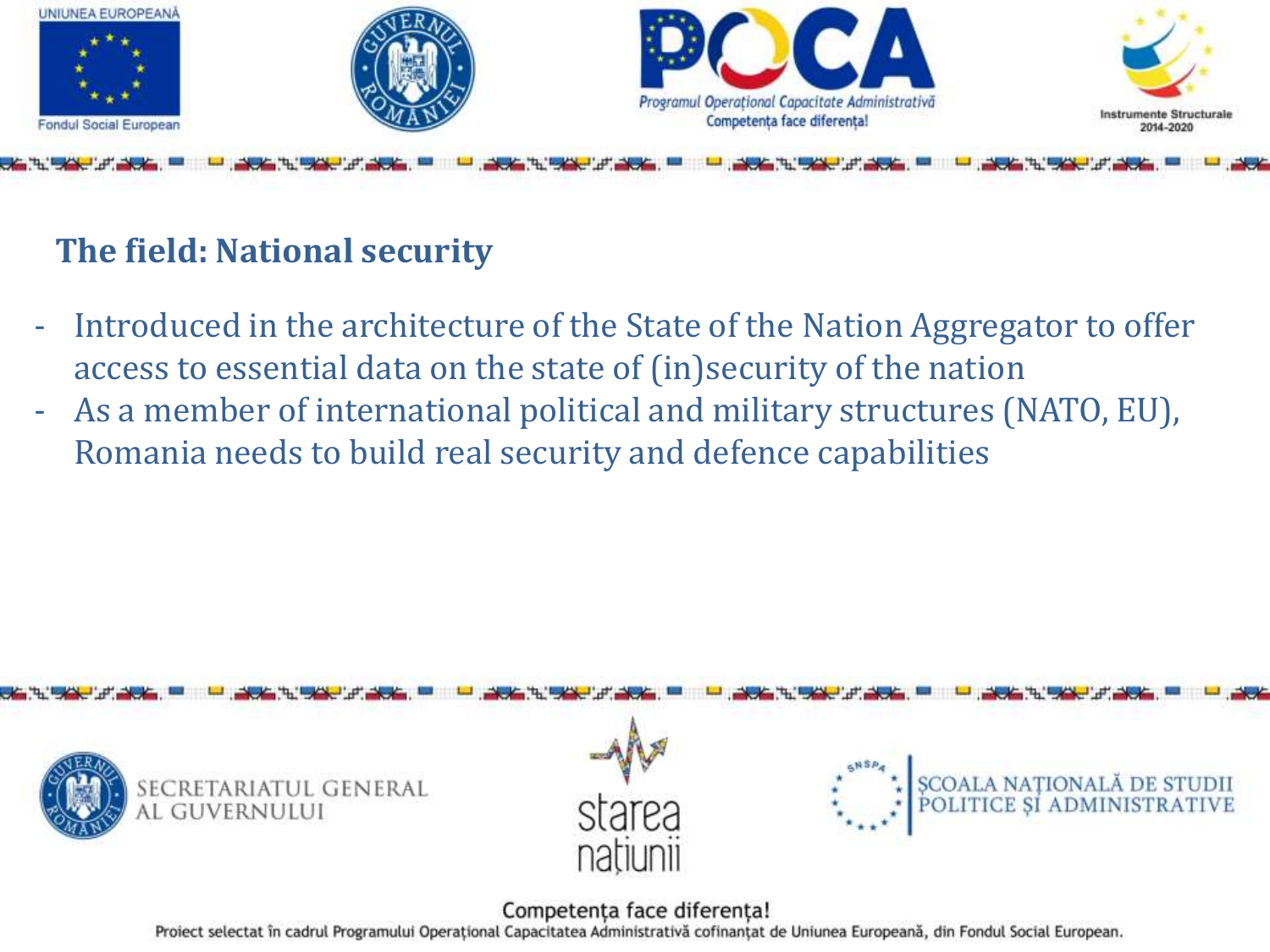UNIUNEA EUROPEANĂ



The Party of the Party

್



ъ.

**PACK OF** 



**A Service Service Control** 



×

| SUBFIELDS | <b>National defence</b>                                    | • National capacity to react to aggressions<br>• Operational capabilities<br>• International partnerships and participation in international missions |
|-----------|------------------------------------------------------------|-------------------------------------------------------------------------------------------------------------------------------------------------------|
|           | <b>Public order</b>                                        | • Authorities' capacity to ensure public order<br>• Criminality<br>• Abiding by constitutional and democratic values                                  |
|           | <b>National System of</b><br><b>Emergencies Management</b> | • State institutions' capacity to estimate risks and threats<br>Operational capacity for emergencies                                                  |
|           | <b>Cyber defence</b>                                       | Capacity to protect critical cyber infrastructures<br>Cyber security alerts                                                                           |
|           | SECRETARIATUL GENERAL<br>AL GUVERNULUI                     | SCOALA NATIONALĂ DE STUDII<br>POLITICE ȘI ADMINISTRATIVE                                                                                              |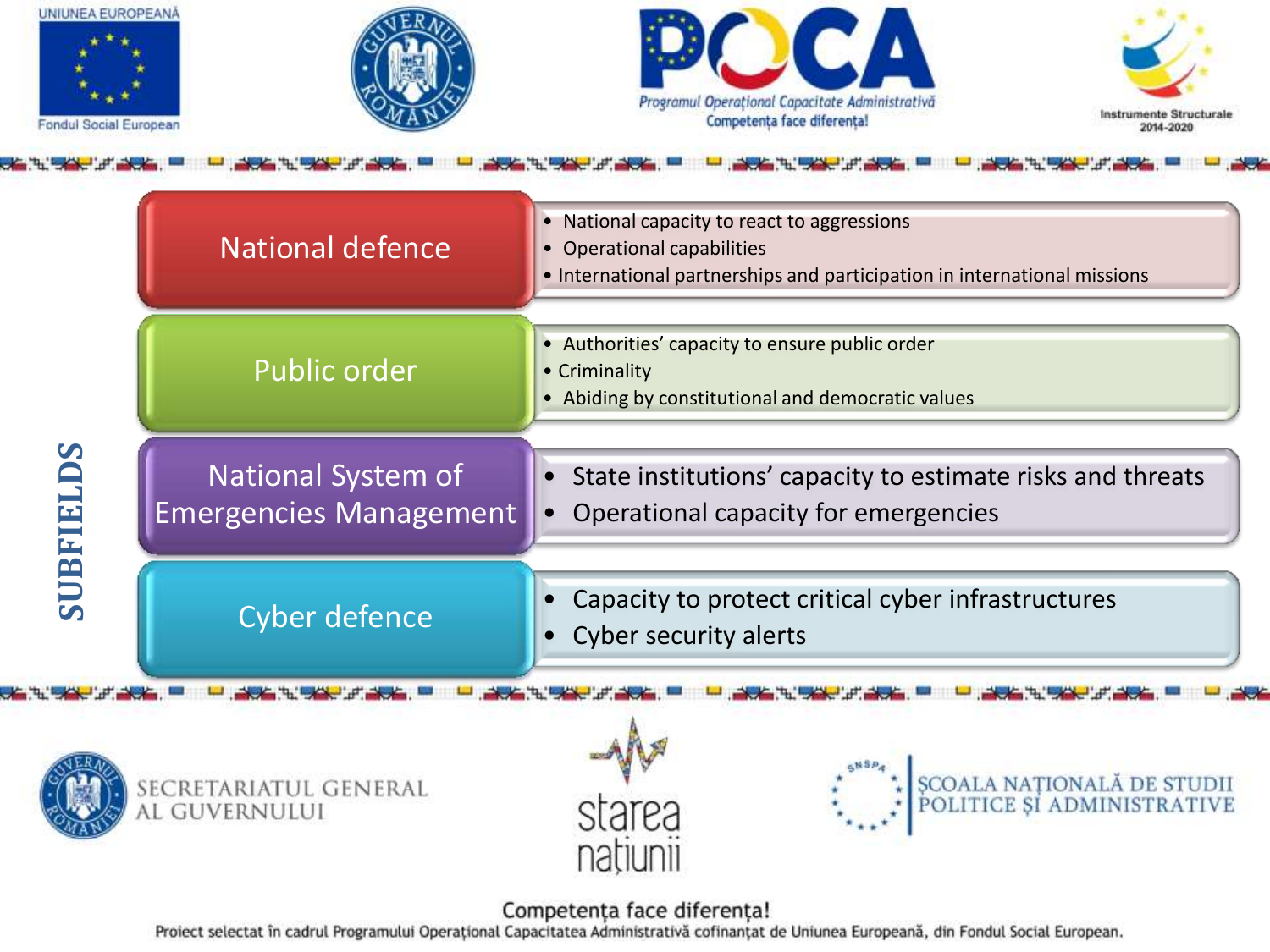

# **Methodological challenges**

Most data and evaluations on national military capabilities and intelligence are classified

Projecting a grid that would allow analysts to:

- measure the challenges and risks for national security and
- debate the impact of various strategies on economic, financial, political, social, demographic, cultural and military security

Data on public order are highly standardized

Data on defence and cybersecurity vary widely and are only partially based on official country reports







### Competenta face diferenta!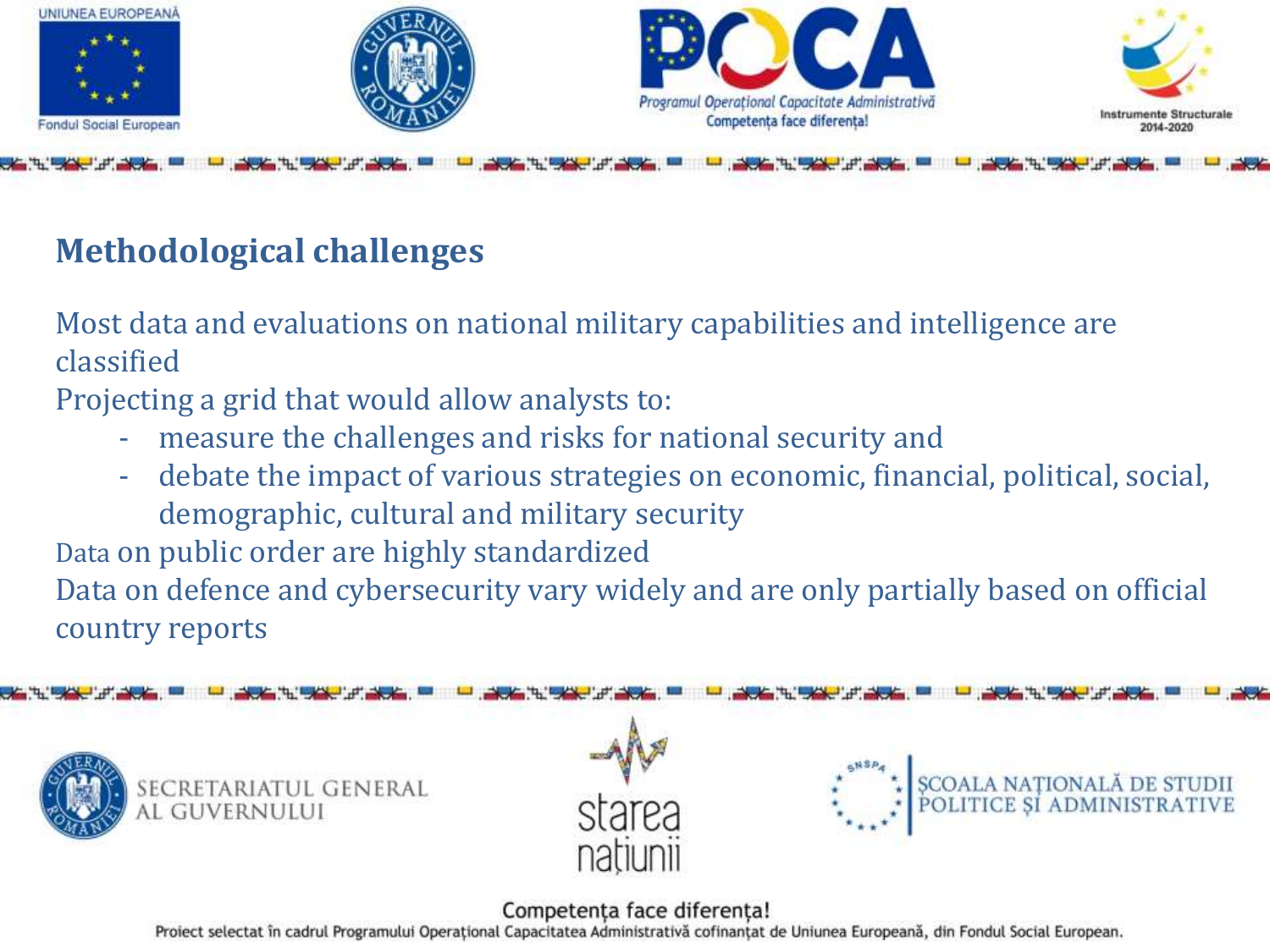







# **Architecture of the field**

### **Subfield: National defence Subfield: Public order**

Defence expenditure Crime statistics Distribution of defence expenditure by category **Personnel** in the criminal justice

Romania's military expenditure by field Prison population Participation in international missions and military operations Exports of military goods

#### **Subfield: The National System of Emergencies Management Subfield: Cyber defence** The single national emergency call system National cyber security alerts

Operational capacity for emergencies

system







#### Competența face diferența!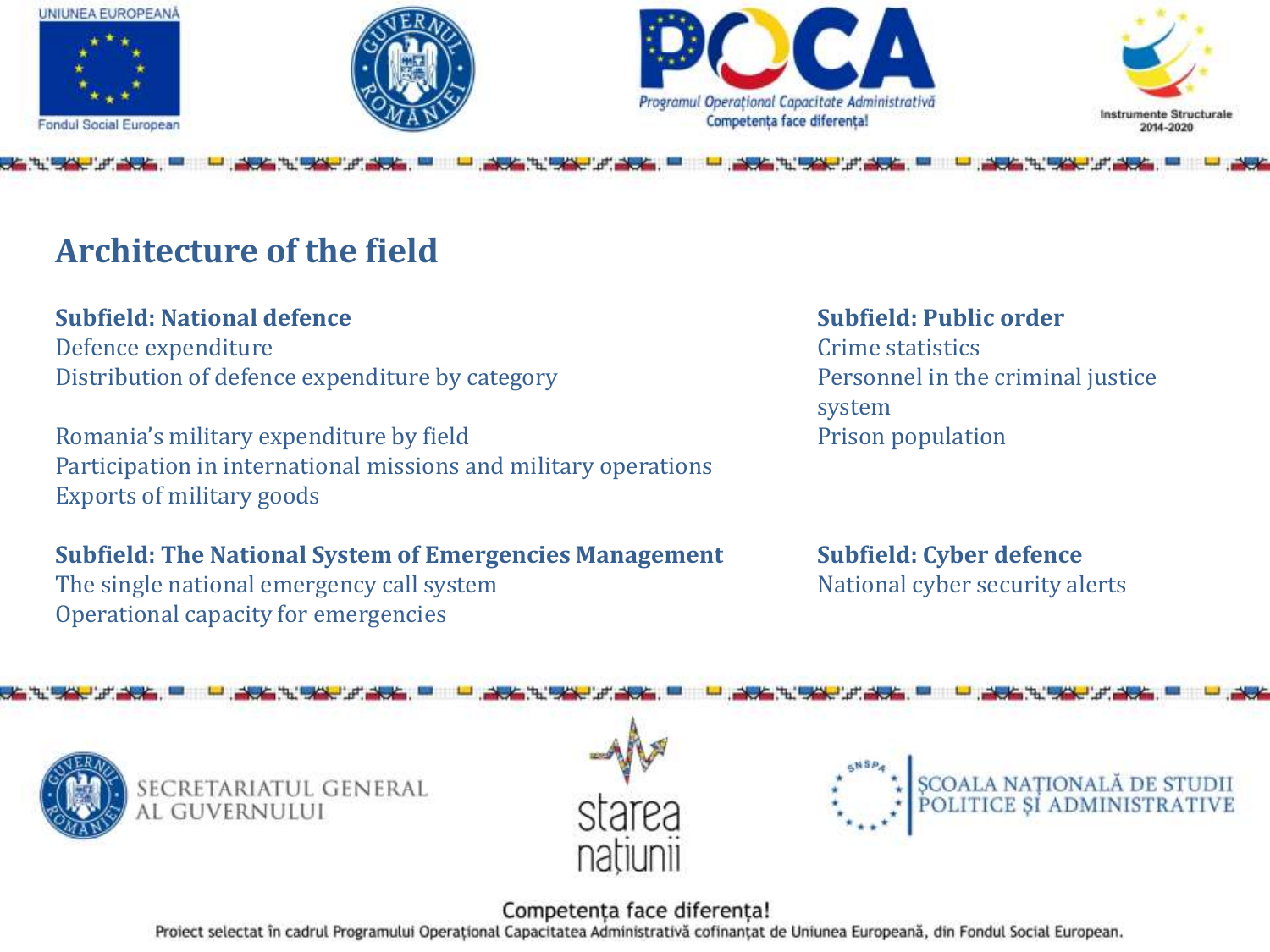

#### Military expenditure (Cheltuieli pe cap de locuitor)



Competența face diferența!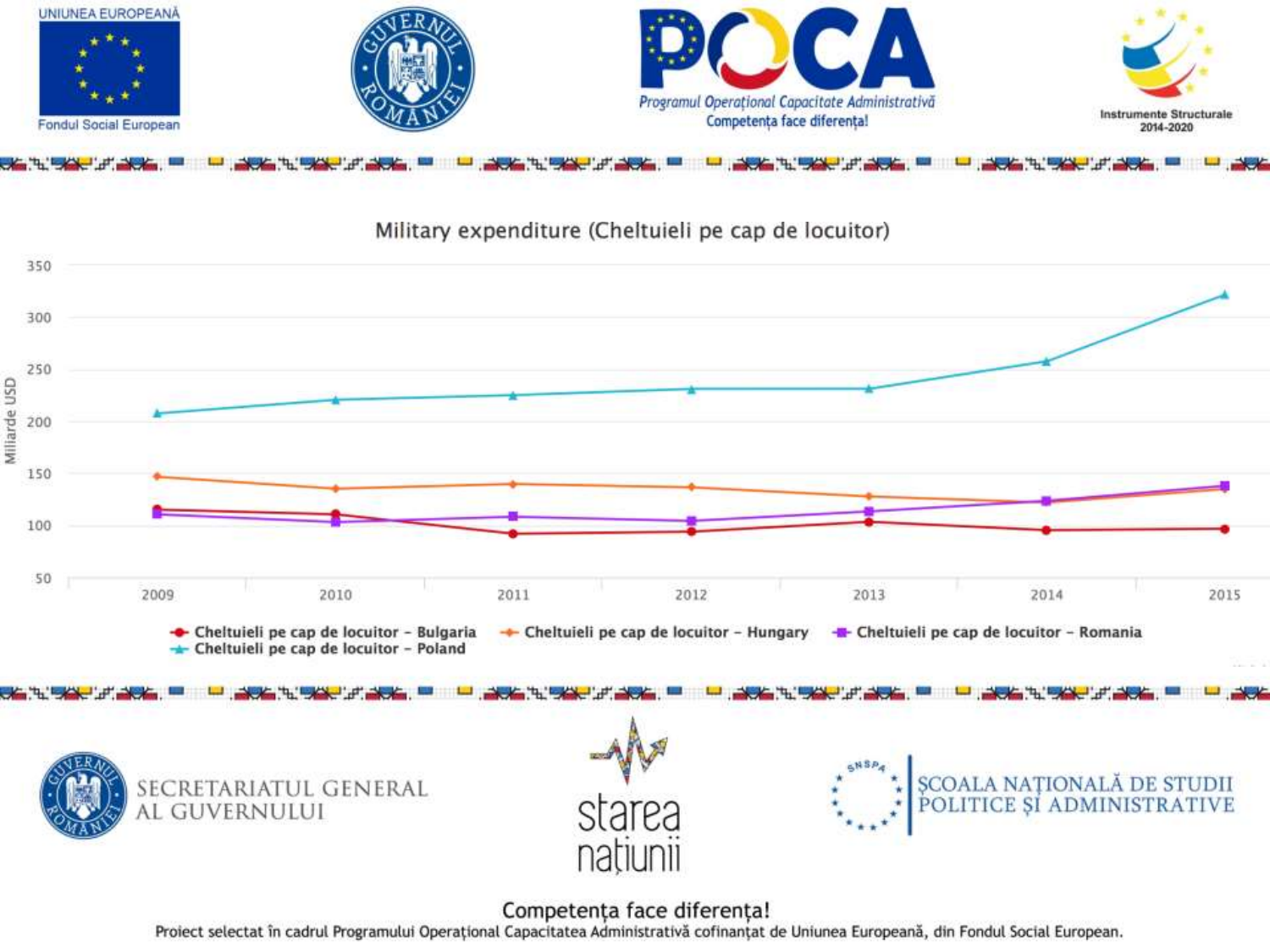

Romania's military expenditure by field - Romania





#### Competența face diferența!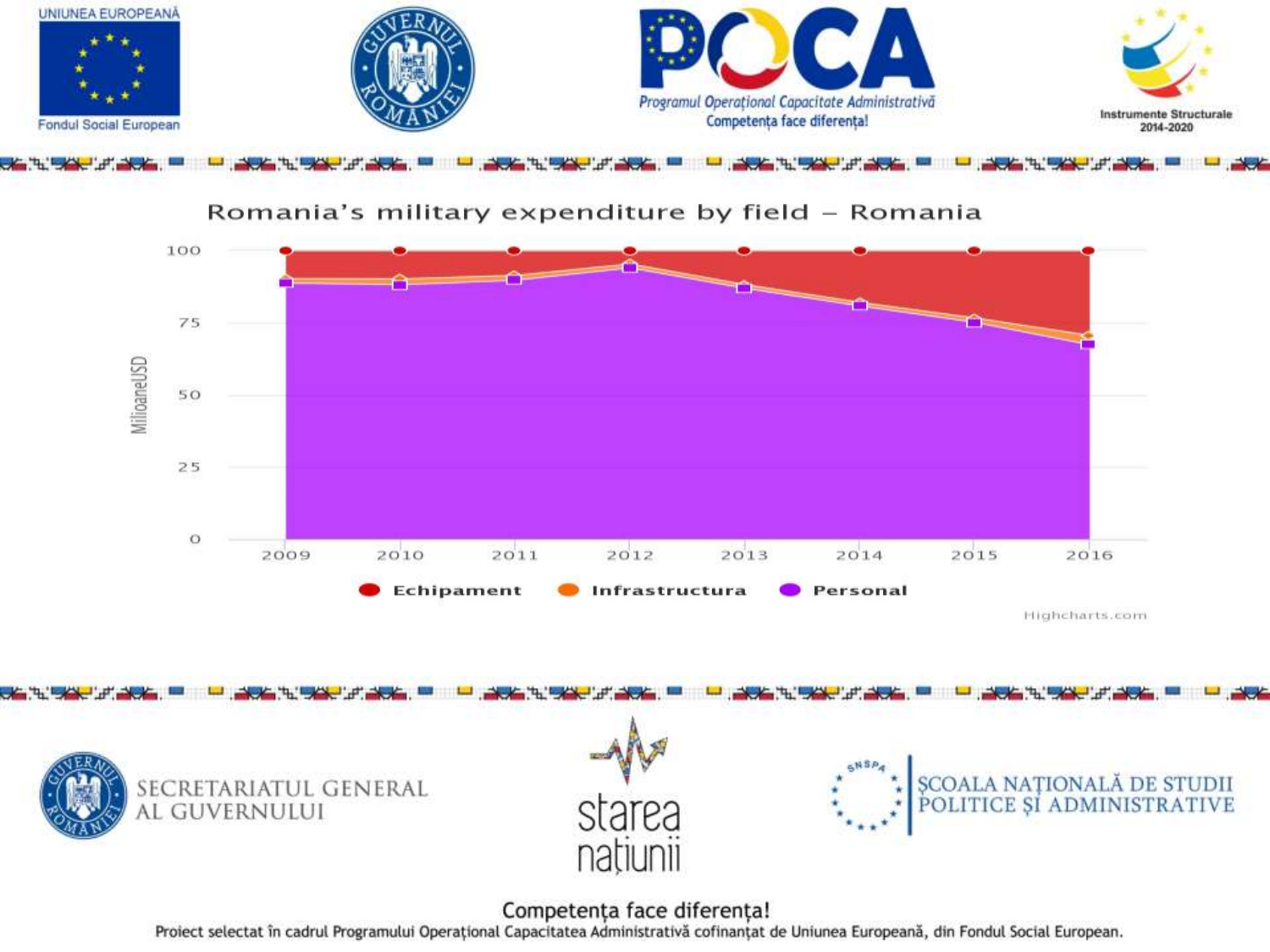







# **Military expenditure by field: equipment, infrastructure, personnel**

Personnel expenses (nominal value) do not vary much yearly (because neither the number of personnel, nor the wages change radically). In these circumstances, the higher the personnel expenditure, the lower the budget, which signals insufficient sums for equipment and investments Example: 2009, 80% personnel expenses, 1% infrastructure Trend towards normalization: 60% personnel expenses, around 25% for equipment (European average) Expenditure for modern military equipment has increased since 2014 (reflects changes in the security context)







## Competenta face diferenta!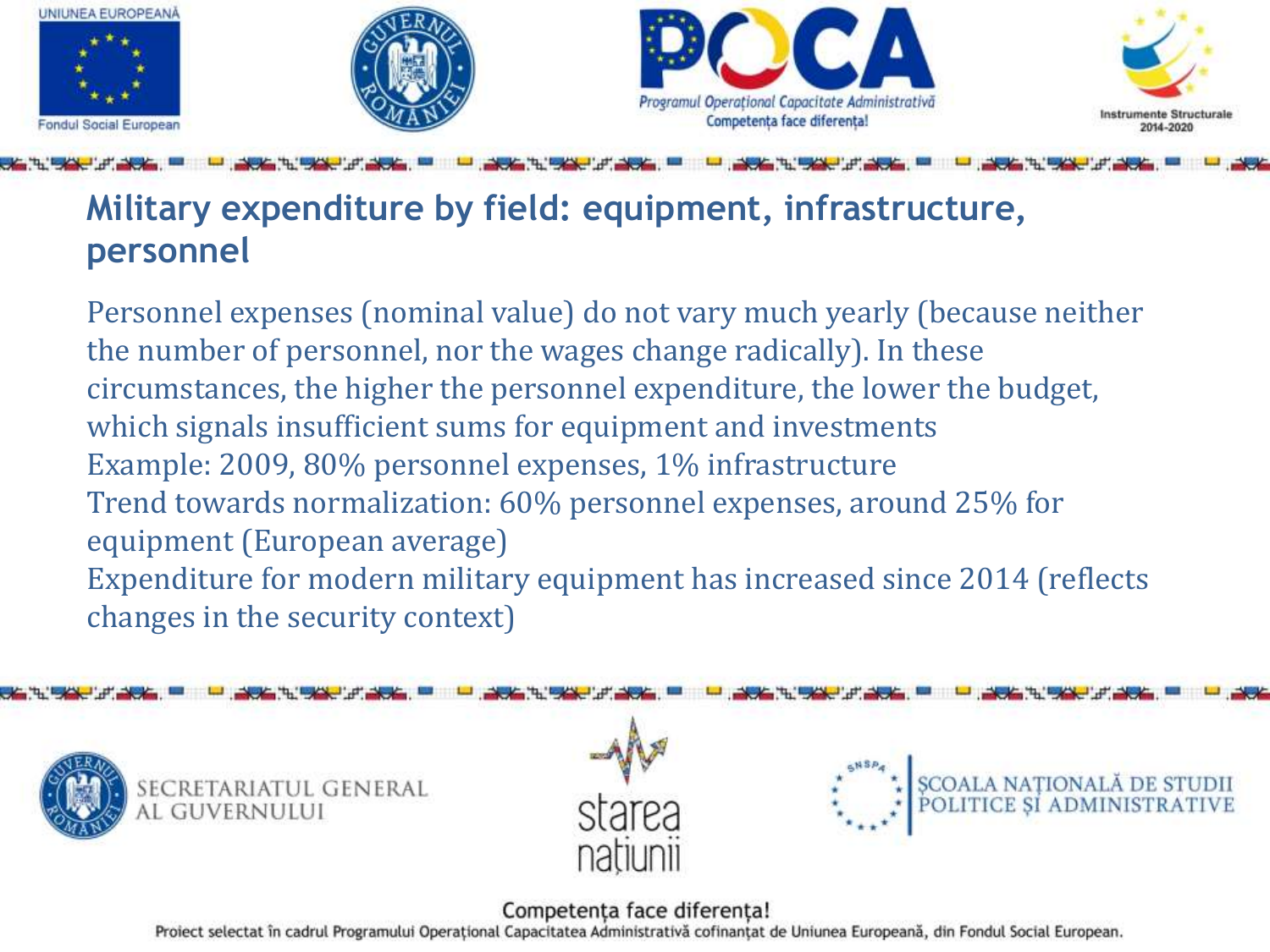

#### Operational capacity for the management of emergencies (Dinamică personal/Total actiuni situatii de urgentă)



#### Competența face diferența!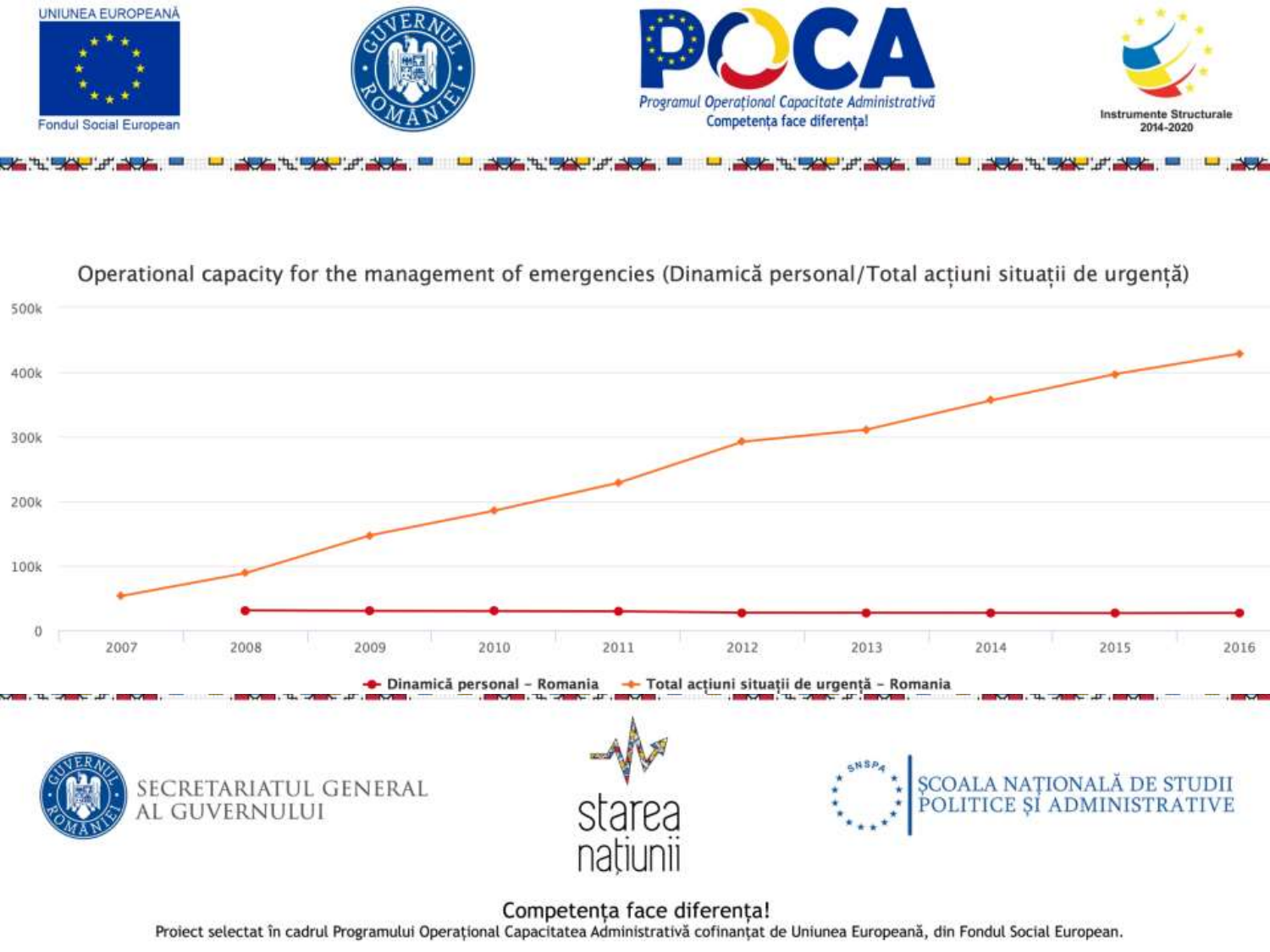UNIUNEA EUROPEANĂ









|            | ET SAVIS ALLE DE ROLLAND DE L'ANGULATION DE LA ROLLAND DE LA                                                                                                                      |
|------------|-----------------------------------------------------------------------------------------------------------------------------------------------------------------------------------|
| INDICATORS | 1. Total personnel National Defence<br>Ministry<br>2. Global arms trade<br>3. Romania's military capabilities and<br>firepower<br>4. Global Peace Index/Global Terrorism<br>Index |
| SECONDARY  | 1. Number of emergency interventions in<br>counties<br>2. Equipment for emergency situations                                                                                      |

1. Romanian Gendarmerie's public order **lactions** 2. Border control 3. EU Justice Scoreboard – justice expenditure per capita 4. Number of judges - 100000 inhabitants

1. Cyber vulnerabilities summary

2. Cyber security alerts for imminent or developing incidents

3. Dynamic map of cyber threats







interventions in



#### Competența face diferența!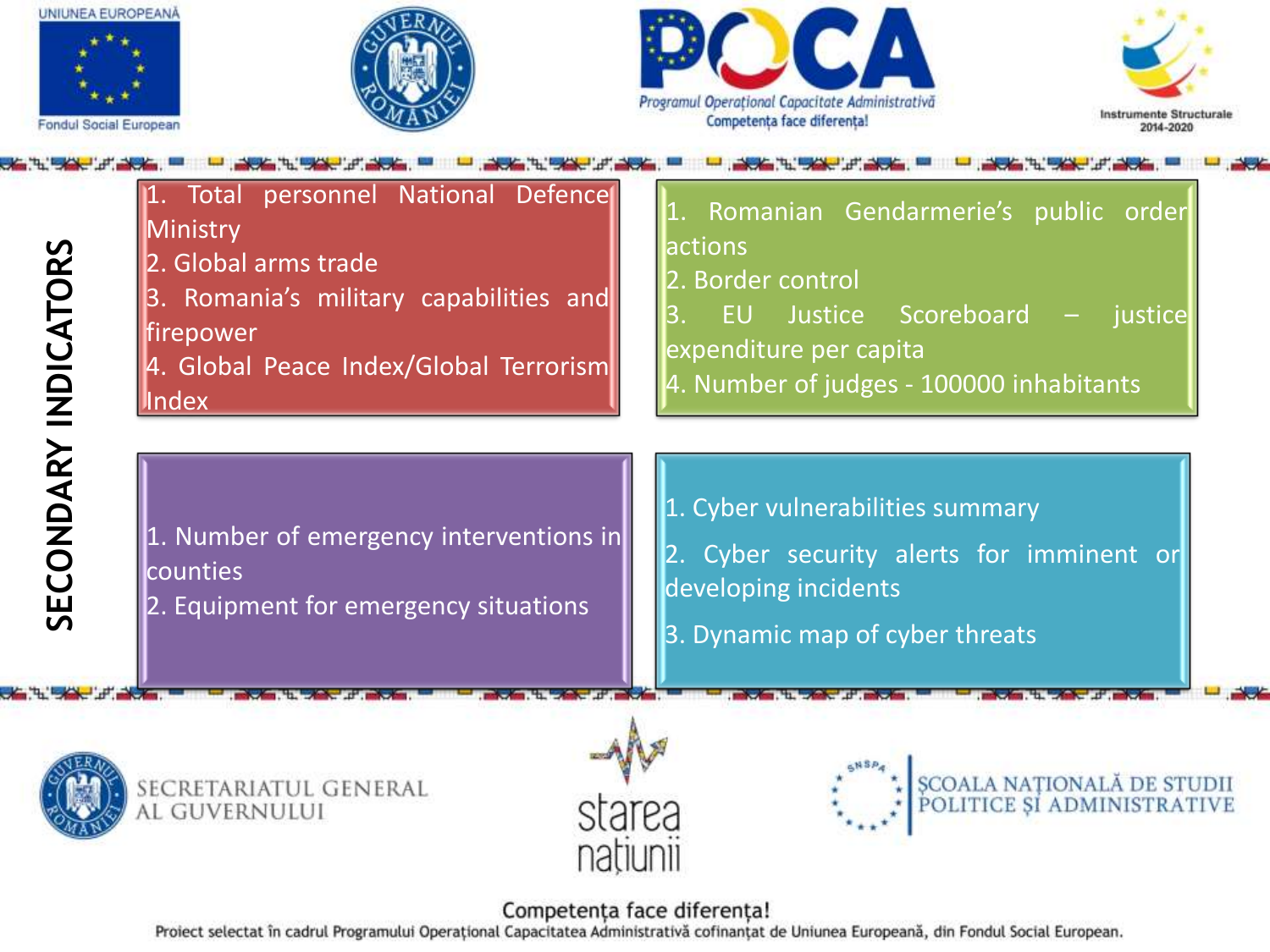



# **Soft indicators, barometers: degree of trust**



Competența face diferența!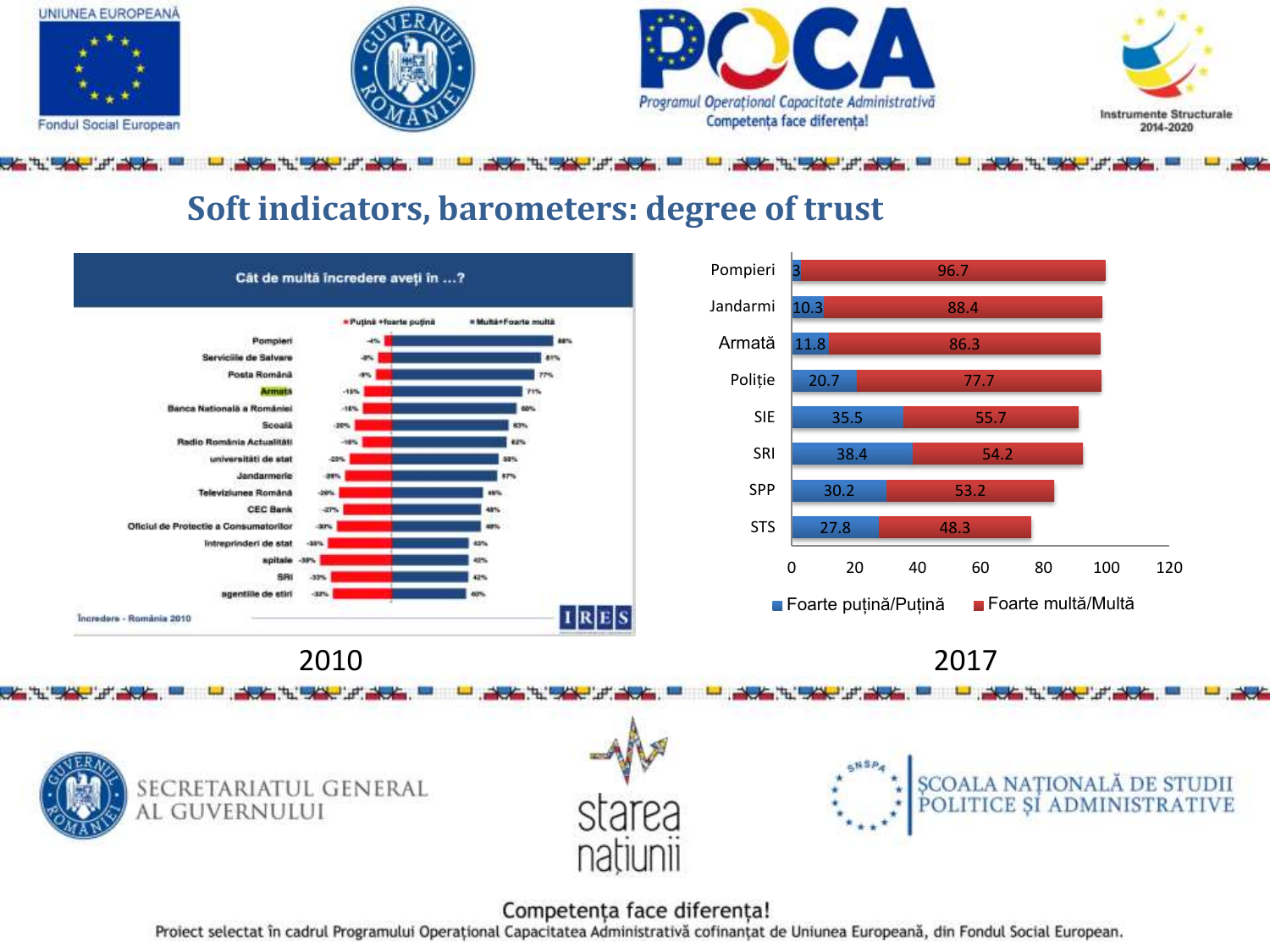









## **Soft indicators, barometers: sources of insecurity**



#### Competența face diferența!